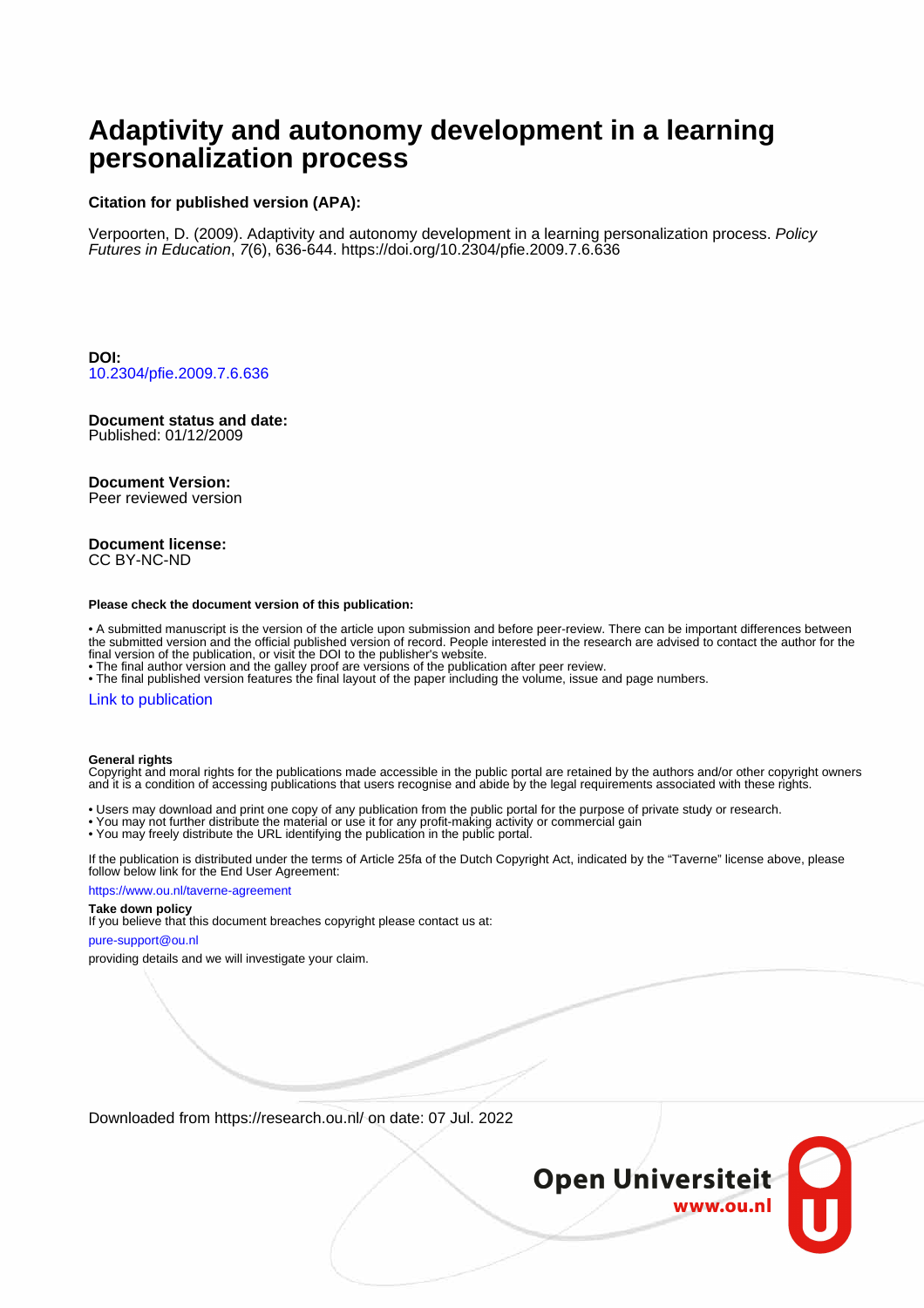# **This is the original manuscript of: Verpoorten, D. (2009). Adaptivity and Autonomy Development in a Learning Personalization Process. Policy Futures In Education, 7(6).**

Note that the original manuscript presents substantial changes (including wording and reference mistakes) compared to the published version as it appears within the journal at http://www.wwwords.co.uk/pfie/content/pdfs/7/issue7\_6.asp ==============================================================

# *Adaptivity and autonomy development in a learning personalization process*

# *D. Verpoorten*

*University of Liège, Belgium (previous affiliation) - Open University Netherlands, Valkenburgerweg 177, 6419 AT Heerlen (NL), dominique.verpoorten@ou.nl*

*D. Verpoorten is a researcher at the Open University Netherlands. His main interests are selfregulated personalized learning, scrutability issues in adaptive systems, prompts and interface for meta-learning support.* 

### **Abstract**

Within the iClass (Integrated Project n° 507922) and Elektra (Strep n°027986) European projects, the author was requested to harness his pedagogical knowledge to the production of educational adaptive systems. The article identifies and documents pitfalls and fertility conditions of such an interdisciplinary joint work. It suggests that the pedagogical added-value of adaptive tools is more likely to be found in the support of human decision-making regarding personalization strategies, autonomy development and meta-cognitive training than in the provision of highly-technical automatic customization devices.

# **Keywords**

Personalization, adaptivity, pedagogy

# **Adaptivity – New word, historical concept**

Personalization of learning has become prominent in the educational field, at various levels: social (Bonal & Rambla, 1999, p. 208), government policy (DfES, 2004; Leadbeater, 2004), school management (Lambert & Lowry, 2004; West-Burnham & Coates, 2005) and course/lesson design (Martinez, 2002; Polhemus, Danchak, & Swan, 2004; Tomlinson, 1999; M. Weller, C. Pegler, & R. Mason, 2003). Definitions of personalization greatly varies (Noss, 2006, p. viii), from the perfectly acceptable "antithesis of impersonal" (Jennings, 2006) to the technically focused "automatically structured paths to meet the needs of the learner" or proposals which tend to equate the essence of personalization to meta-cognition that allows the learner to understand herself as a learner and to make of learning a personal matter. This latter orientation is the one we would gladly embrace. Since the mid-1990s, the discourse on personalization of learning has been feeding the development of Adaptive Hypermedia Systems (Primus, 2005), the most recent metamorphosis of Artificial Intelligence's vision on education, embodied successively by the Intelligent Tutoring Systems, programmed instruction and Computer-Aided Learning. The core idea remains the production, by a learning system, of automatic educational adjustments to learner's profile. Following Burgos, Tattersall & Koper (2007) and Oppermann (1994), we refer to the machine-led process as "adaptivity". When the learning experience is tuned to characteristics of learners (age, knowledge level, need, objective, preferences, styles, modalities…) thanks to the action of human agents: the learner and/or the teacher, the word "adaptation" is used.

# **Problems, reminders and reservations**

Usually coming from the technical side, proponents of adaptive systems require from pedagogues that they provide "rules" (Von Neumann, 2000) deemed to inform the initial modelling and all aspects of the adaptive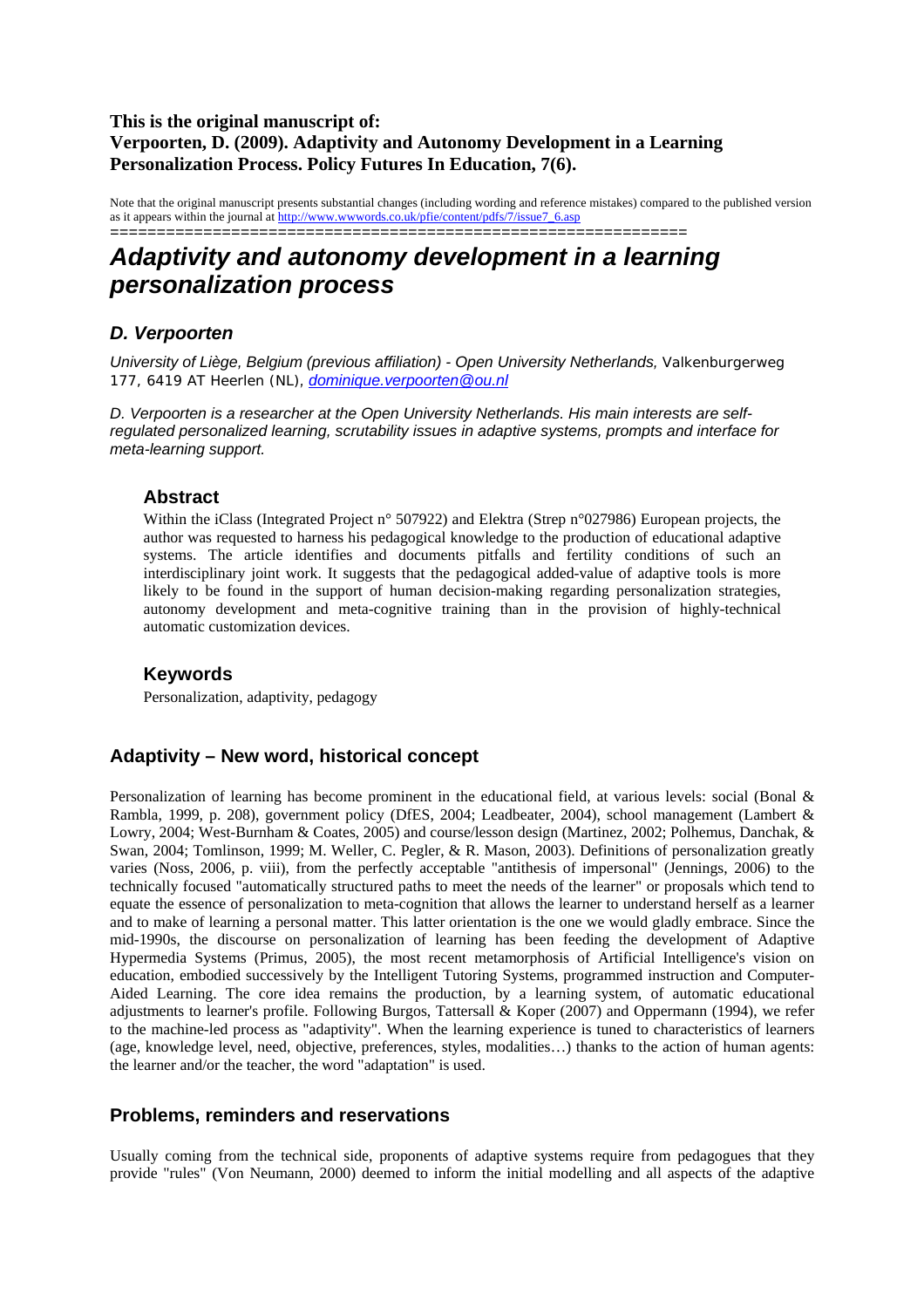process (selection, creation, sequencing, aggregation, distribution of available material). In most cases, however, a systematic and automatic application of pedagogical principles turns to be disappointing, and even dangerous (Banks, 2004). Our experience in Elektra, a game-based learning project (see http://www.elektra-project.org) and iClass, an e-learning platform initially featuring innovative machine-led personalization functionalities (see http://www.iclass.info/iclass01.asp) fits with this idea. We hereafter documents some reasons why the dialogue between pedagogy and technology side can be difficult on projects displaying a high ambition regarding the implementation of adaptive processes.

#### **Pedagogy remains an unstructured field of problems**

Enjoined to provide "rules" on iClass and ELEKTRA, we had several times to answer either "we do not know" or "it all depends…" It is not that pedagogues are especially hesitant, coward, slow or clumsy. Their answer flows from their awareness that education remains, and for long, an unstructured field of problems (Allert, Dhraief, & Nedjl, 2002, p. 17; Aviram & Richardson, 2004; Dreyfus, 1972; Friesen, 2004, p. 2; Matan & Aviram, 2005, p. 9; West-Burnham & Coates, 2005, p. 39). Those problems are characterized by an unlimited number of facts, features, and situations whose interplay is not clearly known. Since few results can be generalized, due to the highly situated (Lave & Wenger, 1991; Verpoorten, 1996, p. 55) character of learning, the pedagogue is reluctant to state any set-in-stone machine-readable rule like the ones adaptive systems are eager for. There is no such thing as a "learning algorithm" that is optimal for all situations. Factors are numerous and very context-specific. In pedagogy, few things are proven several times; many things are proven once; and many more things are not proven and remain in the realm of the "best-educated guesses" (Anderson, 2004, p. 55; Heargraves, 2005, p. 12; Merrill, 2000, p. 4). Does that mean that we are condemned to say nothing valid about pedagogy or to become totally relativist? Not necessarily. It means that we need to keep the teacher/learner wisdom and responsibility in the loop for choosing, pondering, organizing, adapting the specific influences of learning situations. It means that adaptive systems are rarely self-sufficient and that the major challenge lies in their articulation with non-adaptive components of the learning process (Belisle & Linard, 1996, p. 31; Depover, Giardina, & Marton, 1998). Educationists can pinpoint where adaptivity can properly be applied (and provide rules) but the area is certainly much smaller than the initial idea technologists might have. Moreover, in most cases, provided rules will address "principles or facilitators of learning" rather than learning itself. This reminder about the limitations of pedagogical expertise might sound obvious. Nevertheless, any fruitful joint work between adaptive technologies and pedagogy must take into account that, in the view of most pedagogues, the idea that technology can second-guess the needs of learners is superficially attractive but riddled with problems (Jennings, 2006), all the more so when it is deemed to be applied without human control. A strictly technologycentred perspective, and the bypassing of educators it often entails, raises fears that "*the machine is being delegated a problem which is and remains primarily a teaching problem*" (Maragliano, 2004, p. 1).

### **Rules' transparency as a condition of acceptance of adaptive systems by teachers and pedagogues**

One can doubt that ITS and adaptive systems serving personalization purpose will soon spread in schools (see also (Ainsworth & Fleming, 2006, p. 132; Murray, 1999, p. 127). Among reasons given for this pessimistic forecast, Baker (2000, p. 134) mentions an underrated one: "*Now, if a teacher, for example, is to accept devolution of part of responsibility for teaching to a machine, that individualises its instruction, then not only will the teacher have to manage the individualisation within a group (such as a class), but the teacher will also have to understand how that individualisation occurs in order to accept the devolution of responsibility. Software producers' manuals and demonstrations are unlikely to be sufficient in this respect; no doubt the system will have to be "transparent", in some sense of the term, for teachers. This is one of the classic problems that faced expert systems*".

The issue of transparency as a condition of pedagogical acceptance is also stressed by authors working in the realms of non adaptive instructional design, personalized course delivery or teacher professional development (Friesen, 2004; Goodyear, 2004; Ip, 2005; Martinez, 2002; Poumay, 2005; Rezeau, 2001, p. 295; Wiley 1999). They advocate for the up-front adoption of some of the existing instructional events models (Leclercq & Poumay  $(2005)$ ; Martinez  $(2002, p. 12)$ ; Wiley  $(1999, p. 10)$ ; Baumgartner  $(2007, p. 17)$ ) so that the instructional design and its rationale can be made "explicit" or "transparent" to the user, helping to defuse the "neutrality" usually professed by providers of e-Learning systems and standards. Without this transparency, namely the precise knowledge of what exactly occurs between the in's and out's of the adaptive process, it is impossible to establish a proper pedagogical reflection on the conditions of use and potential benefits of the adaptive system. Within iClass, for instance, in an effort for pedagogical clarity and control, we proposed to consider (Verpoorten, Poumay, & Leclercq, 2005, p. 11) the Personal Learning Path (PLP) execution as a function (f) of 5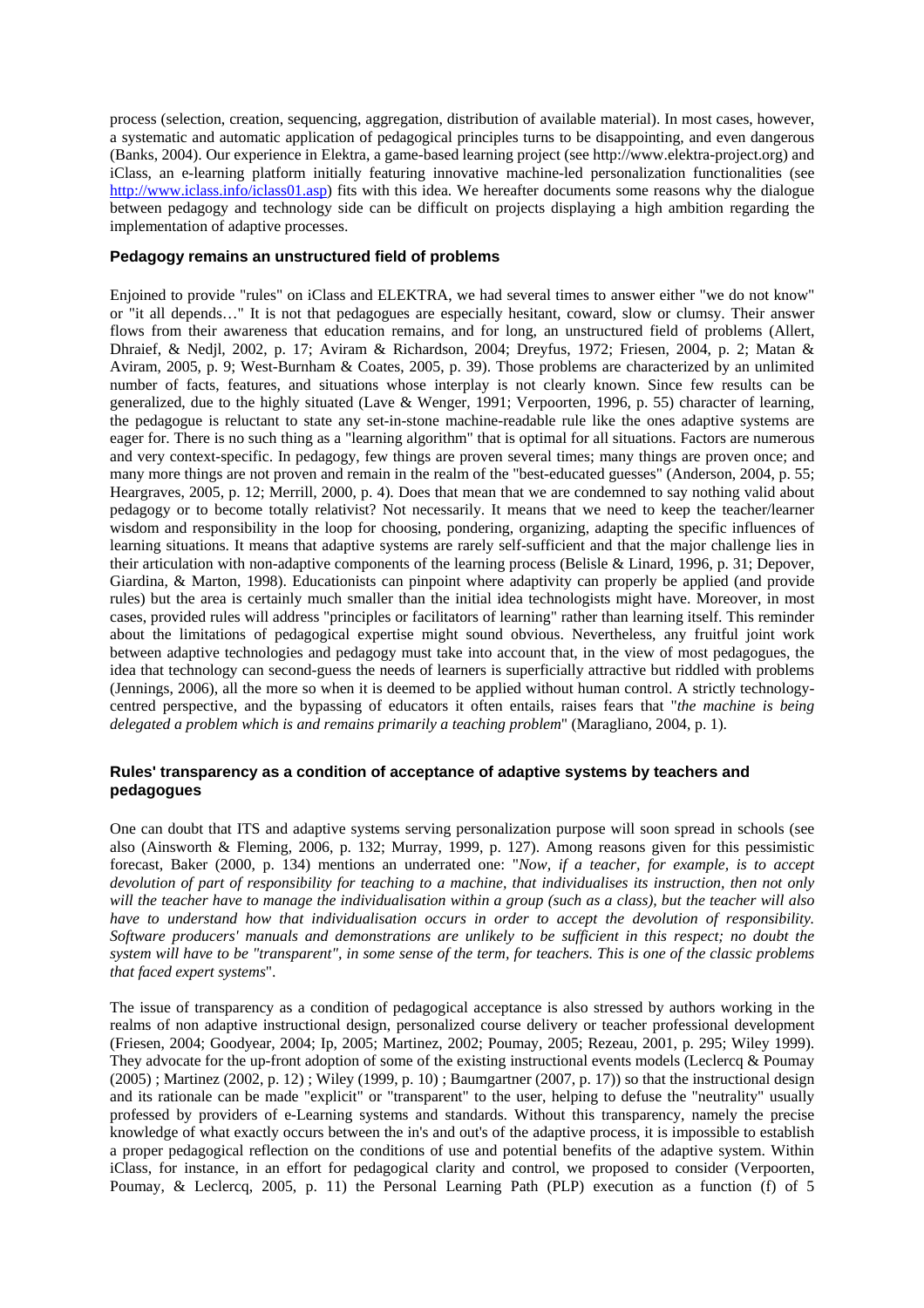personalization parameters, with associated sub-categories: PLP = f (intention (3: Prepare exam/revise/explore), location (2: Home/class), duration (3: Short/about an hour/leisurely), profile (4: Kolb's LSI), skills (3: Bloom's taxonomy revised by Krathwohl & Anderson). Combining independently all those categories comes up with 216 combinations. But, in reality, several combinations were either dropped or summed up by the system in order to keep the complexity manageable. The pedagogical reasons for the droppings/groupings/attribution of specific paths to specific profiles had, in our view, to be made transparent for users in order to help them to fairly assess the value of the tool. On several occasions, this quest for clarity and concreteness was put aside by highly technical discussions that remained impenetrable (M. Weller, C. Pegler, & R. Mason, 2003, p. 1), if not incomprehensible, for the educationist who sticks to a basic concern: what it means for an educator to work with those systems, tools, facilities and how this affects the type of educational support they produce.

#### **Pedagogical return on expensive adaptive developments**

Ainsworth (2006, p. 132) notes: "*Designers of intelligent tutoring systems hope that one day their systems will perform as well as expert human tutors, which, in itself, is very high goal. Bloom (1984) found that one-to-one tutoring by expert tutors, when compared to traditional whole class teaching, improves students learning by 2 sigma effect size. This was the only pedagogical technique which had such a marked effect. Currently, state-ofthe-art in ITSs is around a 1 sigma effect with evaluations of ITSs revealing effect sizes of between .4 and 1.2 compared to classroom teaching (e.g., Graesser, Person, Harter & The Tutoring Research Group, 2001; Koedinger, Anderson, Hadley, & Mark, 1997). However, the time and expertise needed to produce such clever systems has meant that such ITSs have not yet achieved widespread application in schools, colleges or workplaces – creating an ITS is estimated to take between 300 and 1000 hours to produce an hour of instructional material*" (e.g., Murray, 1999).

In a reflection over the "return on investment", the educational benefit resulting from personalization of learning obtained through adaptive systems, can also be questioned. Studying the parameters selected by two adaptive systems (3DE, APeLS), Monthienvichienchai (2005, p. 3) concludes that in many personalized learning projects, critics and advocates for particular adaptation parameters have emerged with equal number of arguments for and against personalising to each parameters, with some even questioning the effectiveness of personalising learning in the first place (Marzano, 1998), while others have recommended personalisation with caution (for example, (Ferguson, Schmoller, & Smith, 2004)). Commenting Hattie's meta-analysis, the Coffield report on Learning Styles (2004, p. 146) also casts doubts: *"The benefits of individualized teaching are often greatly exaggerated, although many teachers will admit that it is extremely difficult to ensure that learners are benefiting from specially tailored approaches when there is a large class to manage. In a synthesis of 630 studies, Hattie (1992) found an average effect size of only 0.14 for individualized teaching in schools. This trivial result strongly suggests that in general, it is not a good use of teacher time to try to set up, monitor and support individual learning programmes where there are large groups to deal with. It should be noted that the potential of ICT to support individualised instruction has not been fully evaluated".* 

Hence, if the impact factor of personalized learning is questioned in a context of regular teaching, caution is even more requested when it comes to "automatic customization" which adds its own assumptions and modelling filters (Dotan, 2006, p. 23). Matan & Aviram (2005, p. 8) note in addition that research in adaptive systems has still not yielded a scientifically corroborated set of methodologies to support personal learning and is flawed at an upper level by the lack of validated personalization theories. Better educational benefits measurements for adaptive systems are not necessarily right around the corner. As pointed by Verpoorten & Logan (2006), there are relatively few examples of adaptive educational systems in practical use. Furthermore, those personalized learning platforms based on adaptive philosophy are seldom tested, remaining small scale and mainly as experimental set-ups. It goes without saying that this relative poverty leads to a very modicum of empirical investigations (Weibelzahl, 2005) which would demonstrate that most effective learning is achieved or facilitated thanks to such systems (Ronen, 2006, p. 19).

#### **The behaviourist tropism of adaptive systems**

"*Every piece of Education Software, Authoring Tool or Learning Management Services (LMS) implements a certain kind of learning theory. Every function of the software has underlying (tacit) pedagogical assumptions*" (P. Baumgartner & Payr, 1999). Adaptive systems are no exception. Both in iClass and in ELEKTRA, the adaptive systems lay on domains knowledge representations, obtained thanks to Knowledge Space Theory (Doignon & Falmagne, 1999), KST, which strives to support the learner by scaffolding a domain of information towards level of knowledge and subsequent learning needs. This cognitive toolbox, namely a skills-based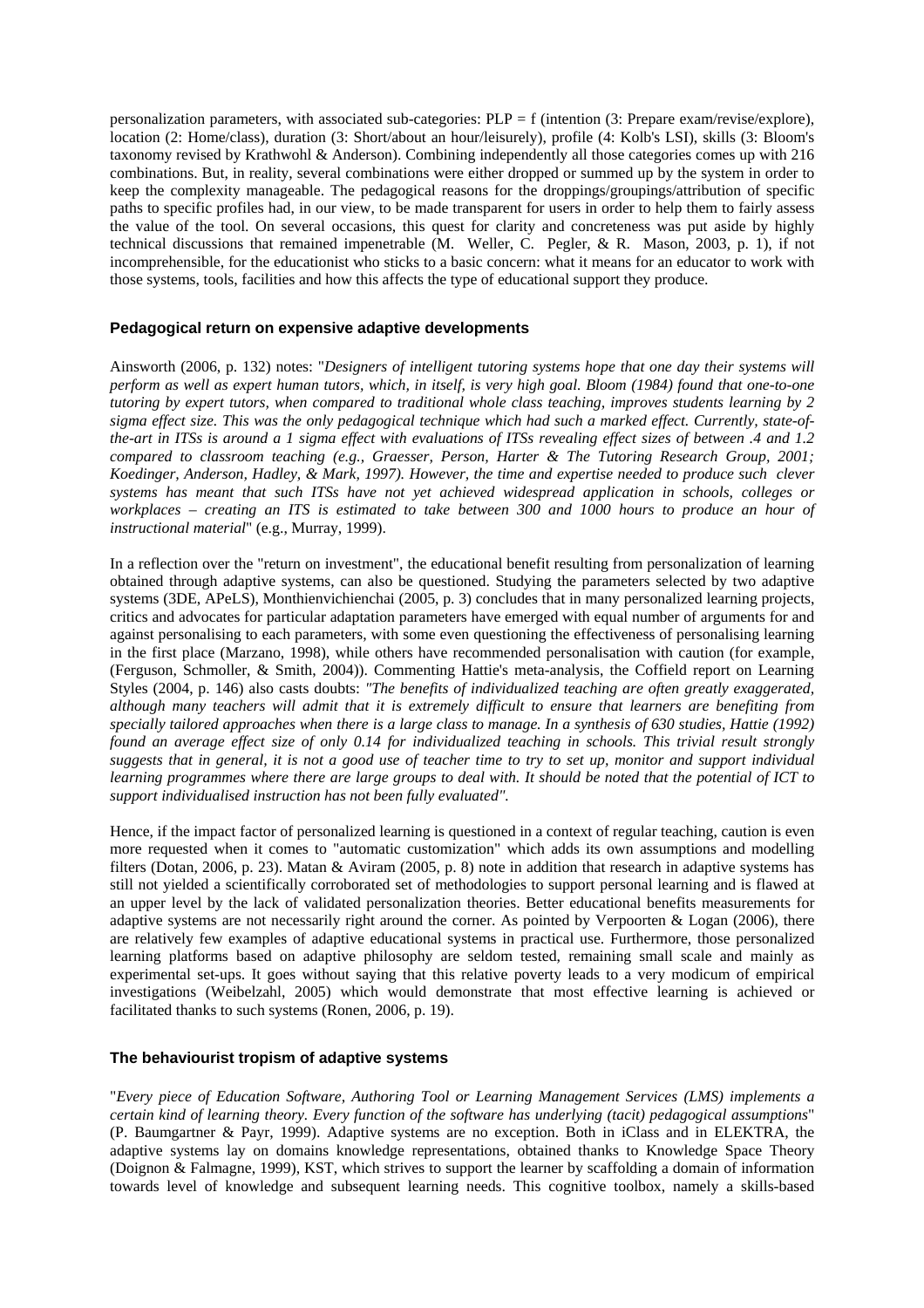cognitive engineering, presents a solid and theoretical basis on which pedagogues must generate adaptive processes that are centred on mastery of competences. It involves a hierarchy of concepts (Razek, Frasson, & Kaltenbach, 2003) and, thus, the system will present ordered activities to the learner, making sure that he will always be clearly positioned in the knowledge space that has been defined in the User Model. This complex, mathematical and probabilistic way of positioning the learner into a knowledge space and, then, presenting adequate learning activities can be characterized as follows:

- KST is based on a teaching paradigm;
- KST has difficulty with ill-structured concept domains wherein knowledge and skills are fuzzier;
- KST is concerned about the adaptive capacities of the system while (constructivist) pedagogues will be more about developing pupil's ones (Gipps, 1994, p. 25; Smith, Ford, & Kozlowski, 1997, p. 90);
- When establishing rules and algorithms that supply the "Rules" component of the system, KST refers to behaviourist theories where learning is seen as a mechanic, adding associations to existing ones;
- KST requests yes/no answers regarding skills mastery where there are several proficiency levels;
- Once a test has been successfully passed over, there is no need anymore to come back to the activities having supported the acquisition. This is pedagogically disputable. Improvement is still possible when a test is successfully passed (need for overlearning, or risk of forgetting or of structural regression).

At first sight, KST is wonderful because it tells what to teach and in what order. It is partly true but another problem of this elegant version of programmed instruction is that it ignores totally the variety of methods of learning. It can talk about the "what" and, potentially, the "in what order" but it says nothing about the "how", or more exactly, the "how" is restricted to a standard problem resolution. According to the 8 Learning Events Model (Leclercq & Poumay, 2005), it means that only one major method of learning out of eight is trained. It is still difficult to see where it can be applied in case of more constructivist approaches in less structured domains than mathematics. KST and similar adaptive processes are relevant as long as the conception of learning it supports is made explicit and put into perspective with other views/approaches on the same phenomenon. After two projects based on this framework, the conditions for an adaptive system to support a non behaviouristic-like learning process remains for us an open question.

# **Adaptivity and self-regulated personalized learning**

But, should the previously described difficulties be overcome, is an automatic customization of learning a desirable endeavour, *per se*? How does this challenge articulate with the apparently contradictory appeal of selfregulated (or self-personalized) learning which considers the learner not as an input of an intelligent rule-based system but as an active agent and possibly the main rule-maker? What is the compared pedagogical added value of huge computational work implied by adaptive systems against forcing students to make explicit learning choices at well pedagogically defined decision points? Since the seminal article of (P.H. Winne, 1995), selfregulated learning has gained momentum and become a pivotal construct in contemporary accounts of effective learning (Heargraves, 2005, p. 18; Peters, 2004; Randi & Corno, 2000). In this context, Self Regulated Learning (SRL) establishes as another facet of personalized learning that facilitates increased levels of learner empowerment. This emphasis on autonomy, self-regulation, metacognition or "learning to learn" ability questions adaptive design: if adaptivity is about the design of a made-to-measure learning, who is the bespoke tailor? In a narrow meaning, adaptivity will answer: "the system". But, so doing, doesn't adaptive system disenfranchise the learner (Papert, 1992) of a crucial aspect of learning: autonomy or becoming a self-regulated learner. According to Boekaerts (1999, p. 449), three regulatory systems are involved in self-regulated learning: (1) the regulation of the self (choice of goals and resources), (2) the regulation of the learning process (use of metacognitive knowledge and skills to direct one's learning) and (3) the regulation of information processing modes (choice of information processing strategies). In their study of adaptive platforms according to a criteria matrix focused on what they offer or not in terms of personalized learning, Verpoorten & Logan (2006) point at the difficulty for adaptive platforms to support actions in the circle (2). Even on the tools/platforms allowing some level of choice – a key component of SRL -, either the metacognitive awareness is not mentioned or mentioned in an evasive way, the main emphasis remaining obviously on delivery of customized paths versus paths "on demand". The automatically adaptive philosophy, eager at delivering "optimized paths" to individuals is, *per se*, bound to erase choice options whilst it represents a hallmark of SRL (Boekaerts, 1999, p. 447; Leadbeater, 2004, p. 10; S.G Paris & Paris, 2001; S.G. Paris & Winograd, 2001; West-Burnham & Coates, 2005, p. 41; P. H. Winne & Perry, 2000, p. 538). Realizing the potentially destructive effect of an antagonism between the seminal assumption of their field ("the machine manages adaptivity") and the fundamental assumption of the self regulated learning movement ("the learner must be in control as much as possible"), supporters of adaptivity are willing to take this piece of criticism into account. Some adaptive platforms (L3, AHA!, ActiveMath, some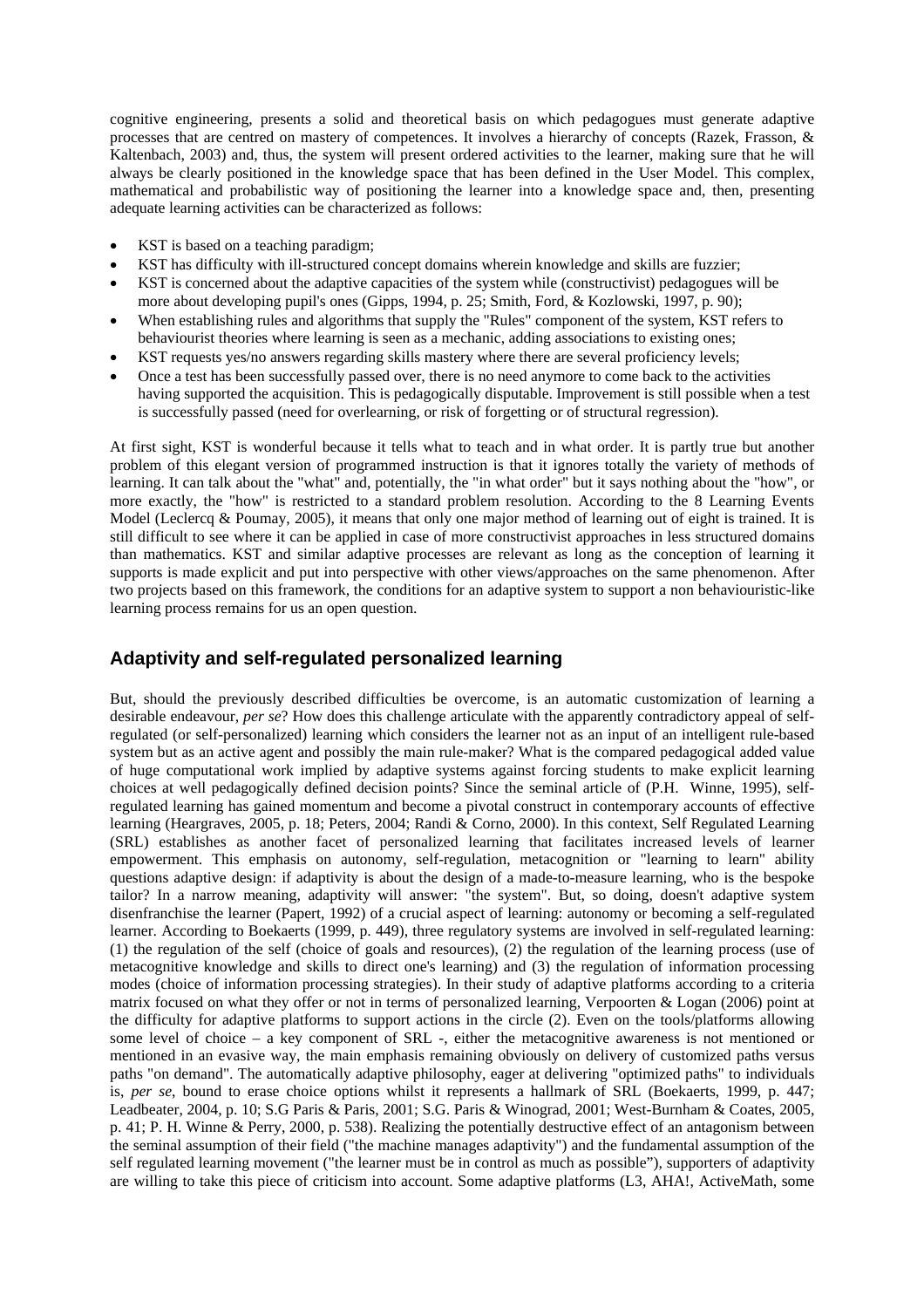IMS LD experiments) are already offering some decision points to the student. From a theoretical standpoint, Magoulas (2003, p. 4), for example, includes learner initiative in his definition of adaptive system.

### **Conclusion and move forward**

From the stance on learner's control, it flows that a learning environment has to empower the learners, so that they are in control of and responsible for their learning, or should empower teachers as designers of personalized learning environments (on the urgent need for more implication of end-users in the design of learning systems, see Ainsworth & Fleming (2006), Dillenbourg & Martin-Michiellot (1995), Heargraves (2005, p. 14), Brusilovsky, Knapp, & Gamber (2006), OECD (2006, p. 2)). The above considerations do not deny the value of research in automatic customization procedures but urge for not giving adaptivity more than its due. In a plane, the navigation instruments and control indicators available to the crew have been designed as support to the human decision-making. Even when automatic piloting is entrusted for parts of the trip, the possibility to check, on the fly, the correct execution of the journey plan is kept intact and pilots can, at any moment, come back to manual mode. Materializing that kind of real-time monitoring within learning processes would be of great benefit to education. It would revolve around the following questions: to what extent is this automatic customization of learning a plausible, desirable, safe and pedagogically productive objective? Where, when, how and for what learning benefits can automatic customization exist independently of human mediation? As pedagogues, we looked in both projects for a balance between what would be a "Summerhill personalization" (the student decides for everything) and a "Robocop personalization" (the student decides for nothing). Patel & Kinshuk (1997), Bowring-Carr (1997) and West-Burnham (2005, p. 104) suggest intermediary positions in this spectrum, pointing at mutual support and articulation between adaptivity and adaptation. Actually, the median part of the spectrum defines a zone wherein adaptivity can support autonomy development. In this respect, Davis (2000) suggests the concept of "liberating constraints", namely providing learning paths combining some prestructured (by the teacher or the system) elements with a "*space of possibilities opened up only in the actual moment of learning*". The role of the teacher or the system becomes therefore to create activities that simultaneously limit and enable open choices (of strategies, activities, resources) and metacognitive reflection upon choices. The important question becomes: how can adaptive systems organize the conditions of learner's autonomy and meta-cognitive development? This self-regulated personalization should be triggered, supported, visualized, assessed with the help of adaptive tools in productive ways. The focus moves from "thinking like the learner" to "thinking with the learner". The move of adaptive systems towards more initiative and control left to learners opens pedagogically fruitful and coherent avenues.

# **Acknowledgement**

This research work would not have been possible without the funding provided by the European projects ELEKTRA and iClass.

# **References**

- Ainsworth, S. E., & Fleming, P. (2006). Evaluating authoring tools for teachers as instructional designers. *Computers in Human Behavior 22*, 131–148.
- Allert, H., Dhraief, H., & Nedjl, W. (2002). *Meta-Level Category 'Role' in Metadata Standards for Learning: Instructional Roles and Instructional Qualities of Learning Objects*. Paper presented at the COSIGN 2002 The 2nd International Conference on Computational Semiotics for Games and New Media.
- Anderson, T. (2004). Toward a theory of online learning. In T. Anderson & F. Falloumi (Eds.), *Theory and practice of online learning* (pp. 33-60). Athabasca (AB): Athabasca University.
- Aviram, A., & Richardson, J. (2004). Introduction: The Widening Void. In A. Aviram & J. Richardson (Eds.), *Upon What Does the Turtle Stand? Rethinking Education for the Digital Age*. London: Kluwer Academic Publishers.
- Baker, M. (2000). The roles of models in Artificial Intelligence and Education research: a prospective view. *International Journal of Artificial Intelligence in Education, 11*, 122-143.
- Banks, B. (2004). *Personalised Learning, Making the Vision a Reality with ICT*. Retrieved June 2007, from http://www.tribalgroup.co.uk/index.php?ob=3&id=164.
- Baumgartner, P., & Heyer, S. (2007). The Trinity: Towards a Model of Learning Objects. Retrieved 29-08, 2007, from http://www.peter.baumgartner.name/article-de/trinity\_model\_of\_lo.pdf/view
- Baumgartner, P., & Payr, S. (1999). Lernen mit Software. 2. *Aufl. Innsbruck: Studien-Verlag*.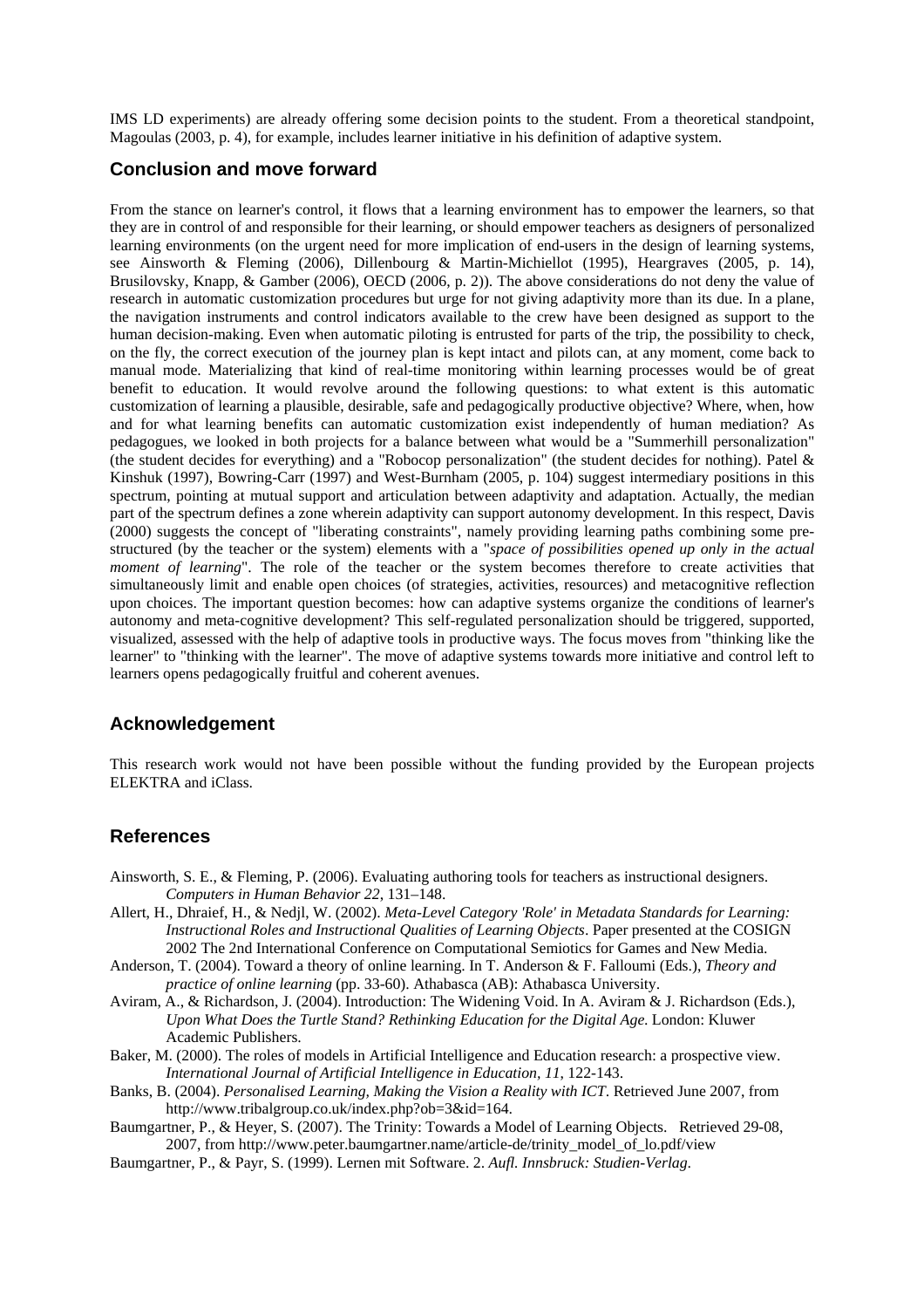Belisle, C., & Linard, M. (1996). Quelles nouvelles competences des acteurs de la formation dans le contexte des TIC ? . *Education permanente, 127*(1996-2), 19-47.

Boekaerts, M. (1999). Self-regulated learning: where we are today. *International Journal of Educational Research 31*, 445-457.

Bonal, X., & Rambla, X. (1999). The Recontextualisation Process of Educational Diversity: new forms to legitimise pedagogic practice. *International Studies in Sociology of Education, 9*(2), 195-214.

Bowring-Carr, C., & West-Burnham, J. (1997). *Effective learning in schools*. London: Pearson Education. Brusilovsky, P., Knapp, J., & Gamper, J. (2006). Supporting teachers as content authors in intelligent

educational systems. *International Journal of Knowledge and Learning, 2*(3/4), 191-215. Burgos, D., Tattersall, C., & Koper, R. (2007). How to represent adaptation in eLearning with IMS Learning

Design. *Interactive Learning Environments, 15*(2), 161-170.

Coffield, F., Moseley, D., Hall, H., & Ecclestone, K. (2004). *Learning styles and pedagogy in post-16 learning. A critical and comprehensive review of learning style research, highlighting 13 core learning styles*. London: Learning and Skills Research Centre.

Davis, B., Sumara, D., & Luce-Kapler, R. (2000). *Engaging minds: learning and teaching in a complex world*. Mahwah, New Jersey, London: Lawrence Erlbaum Associates.

Depover, C., Giardina, M., & Marton, P. (1998). *Les environnements d'apprentissage multimédia: analyse et conception*. Paris: L'Harmattan.

DfES. (2004). A National Conversation about Personalised Learning. Retrieved July, 2007, from http://www.standards.dfes.gov.uk/personalisedlearning/downloads/personalisedlearning.pdf

Dillenbourg, P., & Martin-Michiellot, S. (1995). Intelligence artificielle et formatio. *Interface, 1*, 6-10.

Doignon, J.-P., & Falmagne, J.-C. (1999). *Knowledge Spaces*. Berlin Springer-Verlag.

Dotan, I. (2006). *Self-regulated learning (SRL): How and to what extent does it improve learning?* : iClass Report to partners.

Dreyfus, H. L. (1972). *What Computers Cannot Do : The Limits of Artificial Intelligence*: MIT Press.

Ferguson, N., Schmoller, S., & Smith, N. (2004). Personalisation in presentation services - A report commissioned by the UK Joint Information Systems Committee (JISC). Retrieved July, 2007, from http://www.therightplace.net/jp/

Friesen, N. (2004, August 30). *Learning objects and standards: Pedagogical neutrality and engagement.* Paper presented at the IEEE International Conference on Advanced Learning Technologies, Joensuu, Finland.

Gipps, C. V. (1994). *Beyond testing, towards a theory of educational assessment*. London: Falmer Press.

Goodyear, P. (2004). *Towards a pattern language for networked learning*. Paper presented at the Networked Learning 2004.

Heargraves, D. (2005). About Learning - Report of the Learning Working Group. Retrieved July, 2007, from http://www.demos.co.uk/publications/aboutlearning

- Ip, A. (2005). BECTA's Packaging and Publishing LOs: Best Practice Guidelines. Retrieved July, 2007, from http://elearningrandomwalk.blogspot.com/2005/03/bectas-packaging-and-publishing-los.html
- Jennings, D. (2006). The personalisation virus is spreading. Retrieved July, 2007, from

http://fm.schmoller.net/2006/04/fe\_white\_paper\_.html

Lambert, M. B., & Lowry, L. K. (2004). *Knowing and being known: Personalization as a foundation for student learning*. Seattle: Small Schools Project.

Lave, J., & Wenger, E. (1991). *Situated Learning: Legitimate Peripheral Participation*. Cambridge: Cambridge University Press.

Leadbeater, C. (2004). Pamphlet - Learning About Personalisation. Retrieved July, 2007, from http://www.demos.co.uk/publications//learningaboutpersonalisation

Leclercq, D., & Poumay, M. (2005). The 8 Learning Events Model and its principles. Retrieved July 2007, from http://www.labset.net/media/prod/8LEM.pdf

Magoulas, G. D., Papanikolaou, K., & Grigoriadou, M. (2003). Adaptive Webbased learning: Accommodating individual differences through system's adaptation. *British Journal of Educational Technology, 34*(4), 511-527.

Maragliano, R. (2004). The machine has been delegated a problem which is and remains primarily a teaching problem [Electronic Version]. Retrieved 23-08-2004 from

http://www.elearningeuropa.info/directory/index.php?page=doc&doc\_id=5148&doclng=6.

Martinez, M. (2002). Designing learning objects to personalize learning. In *D.A. Wiley (Ed.) The Instructional Use of Learning Objects* (pp. 151-173). Bloomington: Agency for Instructional Technology.

Marzano, R. J. (1998). *A theory-based meta-analysis of research on instruction*. Aurora, CO: Mid-continent Regional Educational Laboratory.

Matan, N., & Aviram, R. (2005). *iClass Project Formative Evaluation Report*: Internal report to the consortium.

Merrill, M. D. (2000). Instructional strategies and learning styles: Which takes precedence? In R. Reiser & J. Dempsey (Eds.), *Trends and Issues in Instructional Technology*: Prentice Hall.